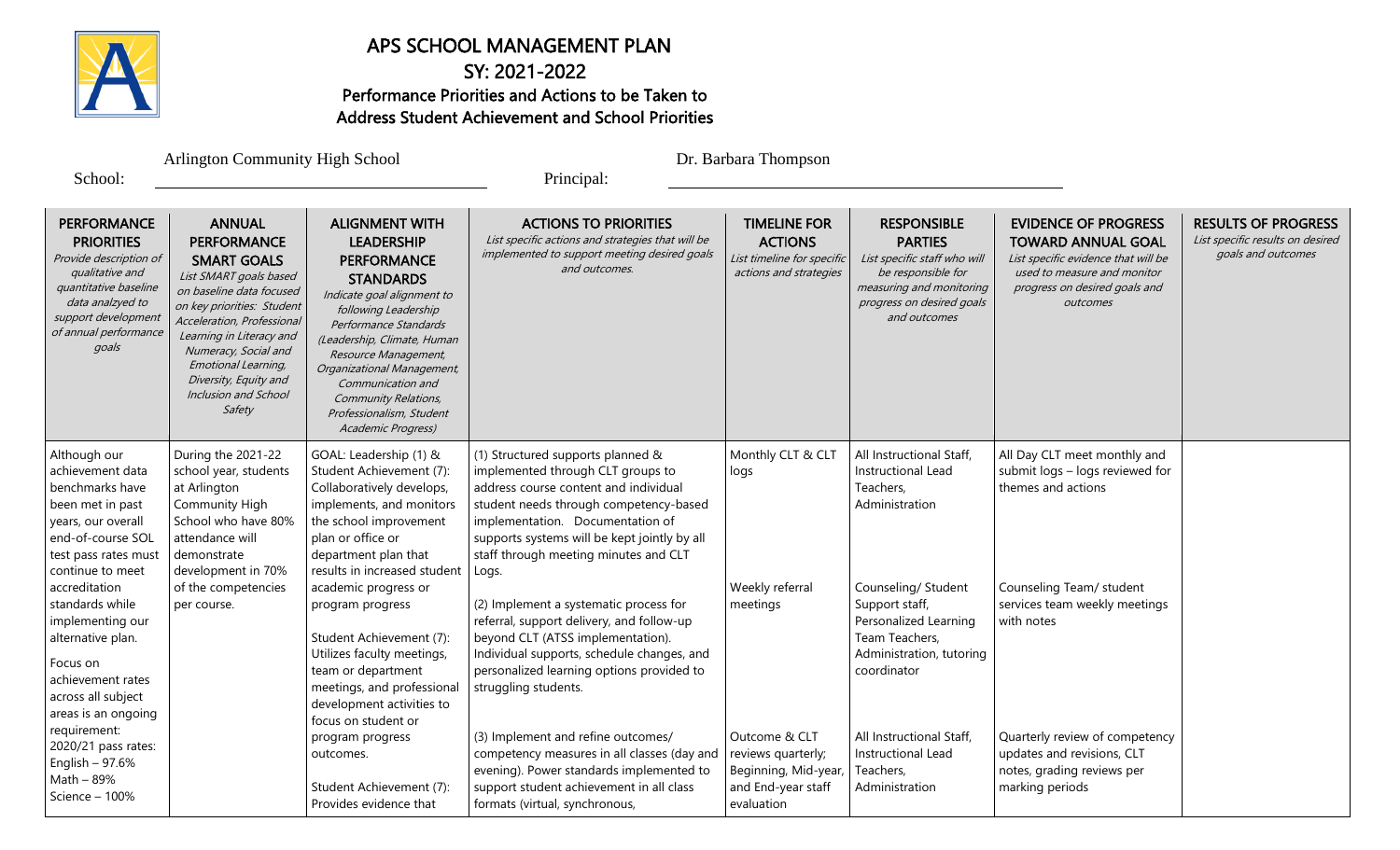| <b>PERFORMANCE</b><br><b>PRIORITIES</b><br>Provide description of<br>qualitative and<br>quantitative baseline<br>data analzyed to<br>support development<br>of annual performance<br>goals                                                                                   | <b>ANNUAL</b><br><b>PERFORMANCE</b><br><b>SMART GOALS</b><br>List SMART goals based<br>on baseline data focused<br>on key priorities: Student<br>Acceleration, Professional<br>Learning in Literacy and<br>Numeracy, Social and<br>Emotional Learning,<br>Diversity, Equity and<br>Inclusion and School<br>Safety | <b>ALIGNMENT WITH</b><br><b>LEADERSHIP</b><br><b>PERFORMANCE</b><br><b>STANDARDS</b><br>Indicate goal alignment to<br>following Leadership<br>Performance Standards<br>(Leadership, Climate, Human<br>Resource Management,<br>Organizational Management,<br>Communication and<br><b>Community Relations,</b><br>Professionalism, Student<br>Academic Progress) | <b>ACTIONS TO PRIORITIES</b><br>List specific actions and strategies that will be<br>implemented to support meeting desired goals<br>and outcomes.                                                                                                                                                                                                                                                                                                                                                                                                                                                                | <b>TIMELINE FOR</b><br><b>ACTIONS</b><br>List timeline for specific<br>actions and strategies          | <b>RESPONSIBLE</b><br><b>PARTIES</b><br>List specific staff who will<br>be responsible for<br>measuring and monitoring<br>progress on desired goals<br>and outcomes | <b>EVIDENCE OF PROGRESS</b><br><b>TOWARD ANNUAL GOAL</b><br>List specific evidence that will be<br>used to measure and monitor<br>progress on desired goals and<br>outcomes                                                                                            | <b>RESULTS OF PROGRESS</b><br>List specific results on desired<br>goals and outcomes |
|------------------------------------------------------------------------------------------------------------------------------------------------------------------------------------------------------------------------------------------------------------------------------|-------------------------------------------------------------------------------------------------------------------------------------------------------------------------------------------------------------------------------------------------------------------------------------------------------------------|----------------------------------------------------------------------------------------------------------------------------------------------------------------------------------------------------------------------------------------------------------------------------------------------------------------------------------------------------------------|-------------------------------------------------------------------------------------------------------------------------------------------------------------------------------------------------------------------------------------------------------------------------------------------------------------------------------------------------------------------------------------------------------------------------------------------------------------------------------------------------------------------------------------------------------------------------------------------------------------------|--------------------------------------------------------------------------------------------------------|---------------------------------------------------------------------------------------------------------------------------------------------------------------------|------------------------------------------------------------------------------------------------------------------------------------------------------------------------------------------------------------------------------------------------------------------------|--------------------------------------------------------------------------------------|
| (see tables below)<br>Since SOL tests may<br>not be given in all<br>areas because of the<br>pandemic, and we<br>have implemented<br>competency based<br>structures,<br>measuring<br>achievement using<br>competencies will<br>be a stronger<br>indication of<br>achievement. |                                                                                                                                                                                                                                                                                                                   | students or programs are<br>meeting measurable,<br>reasonable, and<br>appropriate<br>achievement goals                                                                                                                                                                                                                                                         | asynchronous), providing multiple pathways<br>for students to demonstrate knowledge and<br>achievement. Teachers using performance<br>goal as individual SMARTgoal for evaluation<br>(continue to implement concurrent<br>instruction).<br>(4) Student achievement/progress will be<br>reviewed by marking period, reviewing<br>standards progress in gradebooks,<br>conferences with teachers and students,<br>monthly CLT meetings, individual teacher<br>progress reports, and SMARTgoal checks<br>and summaries. SOL end-of course tests (if<br>given) will be monitored to meet<br>accreditation benchmarks. | Per MP and;<br>Beginning/ Mid/End<br>of year SMARTgoal<br>checks; semester<br>SOL test results         | All Instructional Staff,<br>Student Support Staff,<br>Administration                                                                                                | Standards progress reviewed<br>quarterly; SOL and other<br>assessment scores reviewed;<br>recommendations for next<br>classes being made at the end<br>of the semester                                                                                                 |                                                                                      |
| 100% of students at<br>ACHS have<br>interrupted or<br>altered schooling.<br>This places students<br>at-risk of not<br>graduating. The<br>graduation-cohort-<br>index did not meet<br>accreditation<br>standards without<br>implementing our                                  | During the 2021-22<br>school year, Arlington<br>Community High<br>School student<br>graduation cohort rate<br>will meet the cohort<br>graduation and<br>completion index<br>score using the<br>approved alternative<br>accreditation measures   Climate (2):<br>to a score of greater or                          | Student Achievement (7):<br>Ensures teachers' student<br>progress goals or<br>program's progress goals<br>are aligned with building-<br>level<br>goals for increased student<br>academic progress and for<br>meeting state benchmarks.<br>Consistently models and                                                                                              | (1) Expand and refine individualized<br>opportunities for academic support, multiple<br>types of test preparation, and online class<br>guidance and support.<br>(2) Provide targeted and individualized<br>support for course remediation and SOL<br>Test re-takers through assigned instructional<br>staff (hourly).<br>(3) Target individual students to improve                                                                                                                                                                                                                                                | September - June<br>Per SOL test window $ (2)$ Administration,<br>& scheduled for<br>alternative tests | (1) Administration,<br>Tutoring Center Staff &<br>volunteers, Instructional<br>Staff; CIS Staff<br>Tutoring Center Staff,<br><b>Instructional Staff</b>             | (1) Examining ways to provide<br>continue to provide tutoring<br>support (expand tutoring<br>volunteers)<br>(2) Counseling, teachers, CIS,<br>and SOL Retake hourly staff<br>target students for individual<br>remediation & support<br>(3) Student Services team meet |                                                                                      |
| alternative plan.<br>Supports are<br>required for<br>students to reach                                                                                                                                                                                                       | equal to 85 points.                                                                                                                                                                                                                                                                                               | collaboratively promotes<br>high expectations, mutual<br>respect, concern, and<br>empathy for                                                                                                                                                                                                                                                                  | attendance and achievement in school with<br>assigned staff to individually communicate<br>with students identified and determine<br>supports needed.                                                                                                                                                                                                                                                                                                                                                                                                                                                             | Minimum of weekly                                                                                      | (3) Administrative Staff,<br>Counseling Staff,<br>Instructional Staff,<br>Family Resource                                                                           | weekly to identify individual<br>student needs for chronic<br>attendance issues and identified<br>achievement concerns (ATSS)                                                                                                                                          |                                                                                      |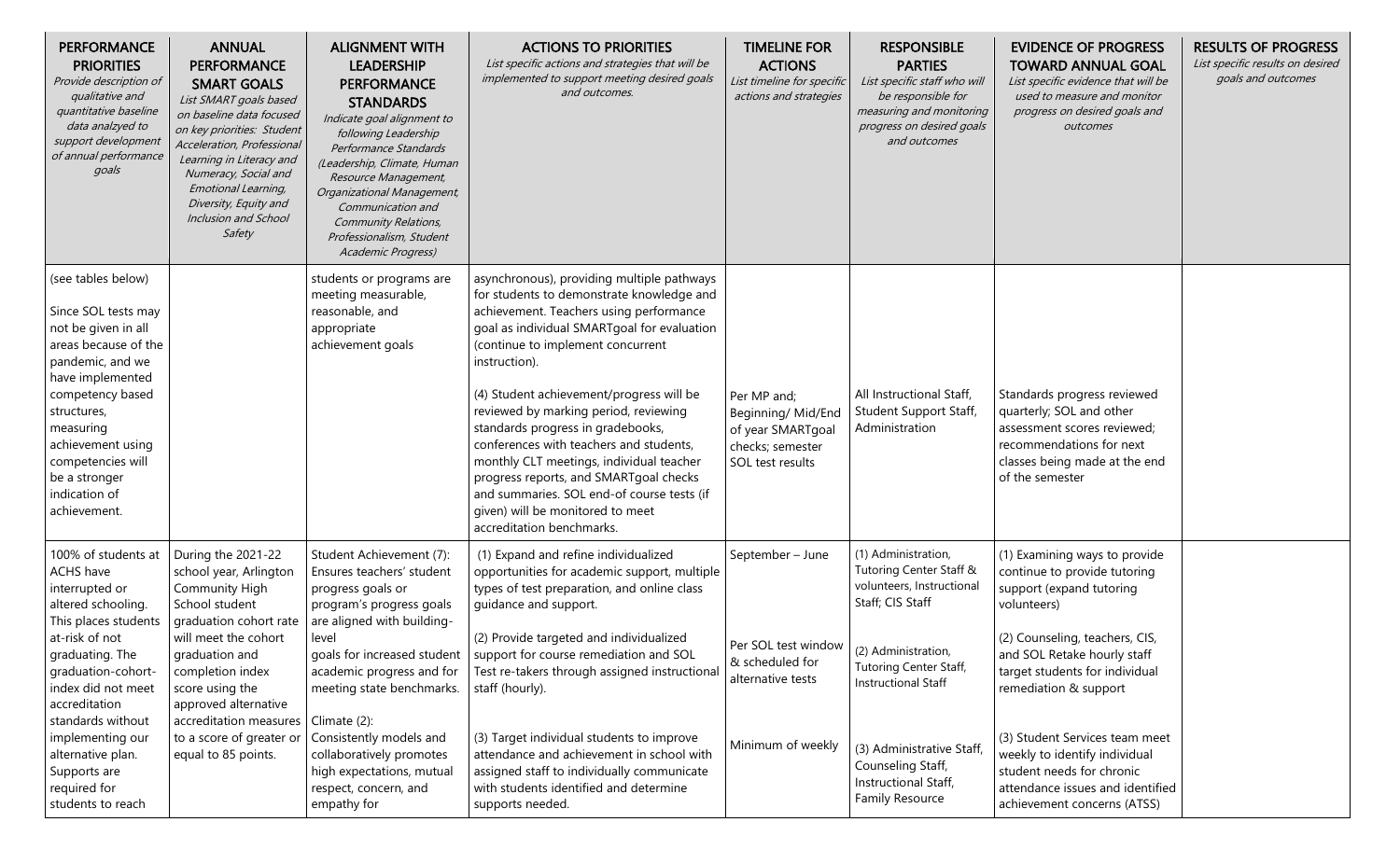| <b>PERFORMANCE</b><br><b>PRIORITIES</b><br>Provide description of<br>qualitative and<br>quantitative baseline<br>data analzyed to<br>support development<br>of annual performance<br>goals                                                                        | <b>ANNUAL</b><br><b>PERFORMANCE</b><br><b>SMART GOALS</b><br>List SMART goals based<br>on baseline data focused<br>on key priorities: Student<br>Acceleration, Professional<br>Learning in Literacy and<br>Numeracy, Social and<br>Emotional Learning,<br>Diversity, Equity and<br>Inclusion and School<br>Safety | <b>ALIGNMENT WITH</b><br><b>LEADERSHIP</b><br><b>PERFORMANCE</b><br><b>STANDARDS</b><br>Indicate goal alignment to<br>following Leadership<br>Performance Standards<br>(Leadership, Climate, Human<br>Resource Management,<br>Organizational Management,<br>Communication and<br>Community Relations,<br>Professionalism, Student<br>Academic Progress) | <b>ACTIONS TO PRIORITIES</b><br>List specific actions and strategies that will be<br>implemented to support meeting desired goals<br>and outcomes.                                                                                                                                                                                                                                                                                                                                                                                               | <b>TIMELINE FOR</b><br><b>ACTIONS</b><br>List timeline for specific<br>actions and strategies                | <b>RESPONSIBLE</b><br><b>PARTIES</b><br>List specific staff who will<br>be responsible for<br>measuring and monitoring<br>progress on desired goals<br>and outcomes                                                                        | <b>EVIDENCE OF PROGRESS</b><br><b>TOWARD ANNUAL GOAL</b><br>List specific evidence that will be<br>used to measure and monitor<br>progress on desired goals and<br>outcomes                                                                                                                                                                                        | <b>RESULTS OF PROGRESS</b><br>List specific results on desired<br>goals and outcomes |
|-------------------------------------------------------------------------------------------------------------------------------------------------------------------------------------------------------------------------------------------------------------------|-------------------------------------------------------------------------------------------------------------------------------------------------------------------------------------------------------------------------------------------------------------------------------------------------------------------|---------------------------------------------------------------------------------------------------------------------------------------------------------------------------------------------------------------------------------------------------------------------------------------------------------------------------------------------------------|--------------------------------------------------------------------------------------------------------------------------------------------------------------------------------------------------------------------------------------------------------------------------------------------------------------------------------------------------------------------------------------------------------------------------------------------------------------------------------------------------------------------------------------------------|--------------------------------------------------------------------------------------------------------------|--------------------------------------------------------------------------------------------------------------------------------------------------------------------------------------------------------------------------------------------|--------------------------------------------------------------------------------------------------------------------------------------------------------------------------------------------------------------------------------------------------------------------------------------------------------------------------------------------------------------------|--------------------------------------------------------------------------------------|
| graduation.<br>2019-20 DATA<br>GCI w/o Alt Plan =<br>69.26 (85 needed)<br>GCI w/ Alt Plan +<br>Bonus = (see tables<br>below)                                                                                                                                      |                                                                                                                                                                                                                                                                                                                   | students, staff, parents, and<br>community.<br>Climate (2): Involves<br>students, staff, parents, and<br>the community to create<br>and sustain a positive, safe,<br>and healthy learning,<br>office or department<br>environment that reflects<br>state, division, and local<br>school rules, policies, and<br>procedures                              | (4) Contact and counsel individual students<br>who have left school to return, creating<br>opportunity to meet their specific needs.<br>(5) Create and share a graduation plan<br>individualized for each student, with post-<br>secondary plans developed prior to<br>graduation.                                                                                                                                                                                                                                                               | Bi-weekly review<br>Upon entry -<br>semester review at<br>registration; 4 senior<br>meetings per<br>semester | Assistant; CIS staff;<br>Attendance clerk<br>(4) Administrative Staff,<br>Counseling Staff,<br>Instructional Staff,<br>Family Resource<br>Assistant; CIS staff<br>(5) Administrative Staff,<br>Counseling Staff, CIS<br>staff              | (4) Dropout team contacts<br>students who have disappeared<br>to determine status and<br>develop a plan to return.<br>(5) Monthly counseling team<br>meeting with graduates;<br>Student credit checkers<br>completed and shared at each<br>semester's registration; post-<br>secondary planning through<br>Naviance and entered into<br>Synergy by counseling team |                                                                                      |
| The graduation-<br>cohort-index and<br>the Engagement<br>measures did not<br>meet accreditation<br>standards without<br>implementing our<br>alternative plan.<br>Therefore,<br>continued focus on<br>student<br>engagement,<br>enrollment, and<br>satisfaction in | During the 2021-22<br>school year, Arlington<br>Community High<br>School student<br>engagement and<br>satisfaction with<br>school will maintain<br>high levels as<br>measured by less than<br>meeting the<br>attendance measures<br>and dropout measures<br>of the approved<br>alternative                        | Climate (2): Maintains a<br>positive, inviting school<br>office or department<br>environment that promotes<br>and assists in the<br>development<br>of the whole student and<br>values every student<br>and/or staff member as an<br>important member of the<br>school, office or<br>department community<br>Climate (2): Consistently                   | (1) Plan and implement weekly engagement<br>activities to include: Career Café (community<br>speakers present career information through<br>small group presentations); Targeted<br>student groups (i.e. Newcomer's group),<br>focused counseling groups, writer's<br>workshops, and others.<br>(2) Implement opportunities to develop<br>student self-determination and equity<br>understanding through Student Group<br>Meetings with counselors (Grad Group,<br>Monday Connect, etc.) meetings with<br>counselors, Key Club participation and | Weekly - January -<br>June<br>Monthly - January -<br>June                                                    | Administrative Staff,<br>Counseling Staff,<br>Instructional Staff, CIS<br>Staff, Community<br>Partners & volunteers<br>Administrative Staff,<br>Counseling Staff,<br>Instructional Staff, CIS<br>Staff, Community<br>Partners & volunteers | Counseling weekly meetings<br>planned for new student<br>connections and senior groups.<br>Other interest groups were held<br>monthly (parent group)<br>Equity Team building activities<br>being planned with Key Club<br>Members. Specific activities for<br>equity building designed by<br>counseling team                                                       |                                                                                      |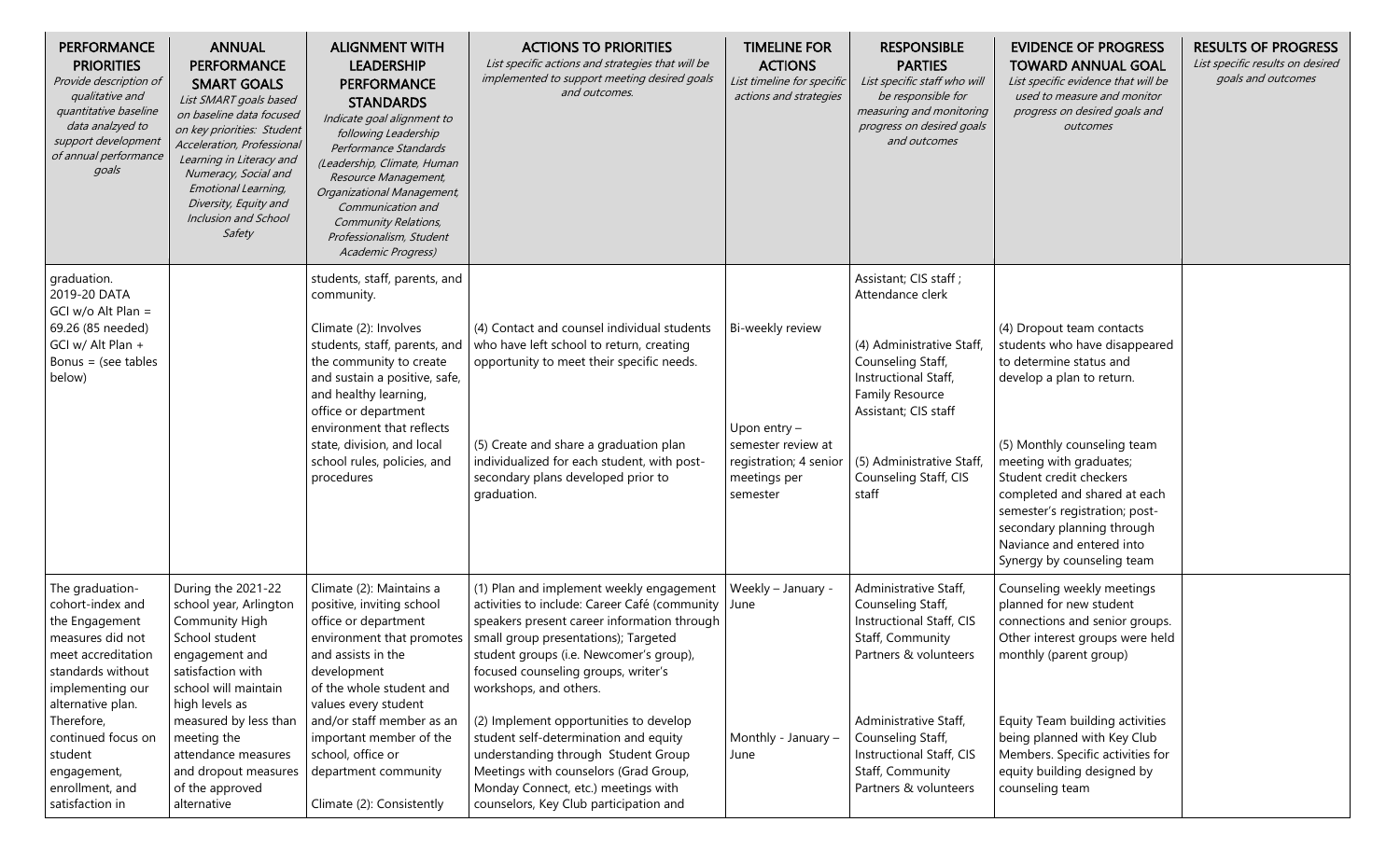| <b>PERFORMANCE</b><br><b>PRIORITIES</b><br>Provide description of<br>qualitative and<br>quantitative baseline<br>data analzyed to<br>support development<br>of annual performance<br>goals                                                                                                    | <b>ANNUAL</b><br><b>PERFORMANCE</b><br><b>SMART GOALS</b><br>List SMART goals based<br>on baseline data focused<br>on key priorities: Student<br>Acceleration, Professional<br>Learning in Literacy and<br>Numeracy, Social and<br>Emotional Learning,<br>Diversity, Equity and<br>Inclusion and School<br>Safety | <b>ALIGNMENT WITH</b><br><b>LEADERSHIP</b><br><b>PERFORMANCE</b><br><b>STANDARDS</b><br>Indicate goal alignment to<br>following Leadership<br>Performance Standards<br>(Leadership, Climate, Human<br>Resource Management,<br>Organizational Management,<br>Communication and<br><b>Community Relations,</b><br>Professionalism, Student<br>Academic Progress) | <b>ACTIONS TO PRIORITIES</b><br>List specific actions and strategies that will be<br>implemented to support meeting desired goals<br>and outcomes.                                                                                                         | <b>TIMELINE FOR</b><br><b>ACTIONS</b><br>List timeline for specific<br>actions and strategies | <b>RESPONSIBLE</b><br><b>PARTIES</b><br>List specific staff who will<br>be responsible for<br>measuring and monitoring<br>progress on desired goals<br>and outcomes | <b>EVIDENCE OF PROGRESS</b><br><b>TOWARD ANNUAL GOAL</b><br>List specific evidence that will be<br>used to measure and monitor<br>progress on desired goals and<br>outcomes | <b>RESULTS OF PROGRESS</b><br>List specific results on desired<br>goals and outcomes |
|-----------------------------------------------------------------------------------------------------------------------------------------------------------------------------------------------------------------------------------------------------------------------------------------------|-------------------------------------------------------------------------------------------------------------------------------------------------------------------------------------------------------------------------------------------------------------------------------------------------------------------|----------------------------------------------------------------------------------------------------------------------------------------------------------------------------------------------------------------------------------------------------------------------------------------------------------------------------------------------------------------|------------------------------------------------------------------------------------------------------------------------------------------------------------------------------------------------------------------------------------------------------------|-----------------------------------------------------------------------------------------------|---------------------------------------------------------------------------------------------------------------------------------------------------------------------|-----------------------------------------------------------------------------------------------------------------------------------------------------------------------------|--------------------------------------------------------------------------------------|
| school is critical to<br>graduating students<br>and maintaining<br>accreditation.<br>2019-2020 DATA<br>GCI w/o Alt Plan =<br>67.26 (85 needed)<br>GCI w/ Alt Plan +<br>$Bonus =$<br>$ABSENTEEISM =$<br>72.15 (85 needed);<br><b>DROPOUT RATE =</b><br>15.7% (6% needed)<br>(see tables below) | accreditation plan.                                                                                                                                                                                                                                                                                               | models and collaboratively<br>promotes high<br>expectations, mutual<br>respect, concern, and<br>empathy for<br>students, staff, parents, and<br>community.                                                                                                                                                                                                     | leadership development, student<br>development activities with CIS.<br>(3) Individually contact students with<br>engagement concerns, develop individual<br>plans, and document school engagement as<br>measured in the alternative accreditation<br>plan. | Weekly Nov 2021 -<br>June 2022                                                                | Administrative Staff,<br>Counseling Staff,<br>Instructional Staff, CIS<br>Staff, Community<br>Partners & volunteers;<br><b>Attendacnce Clerk</b>                    | Hire Attendance position (0.5)<br>by November                                                                                                                               | Attendance position hired<br>and start date 11/8/21                                  |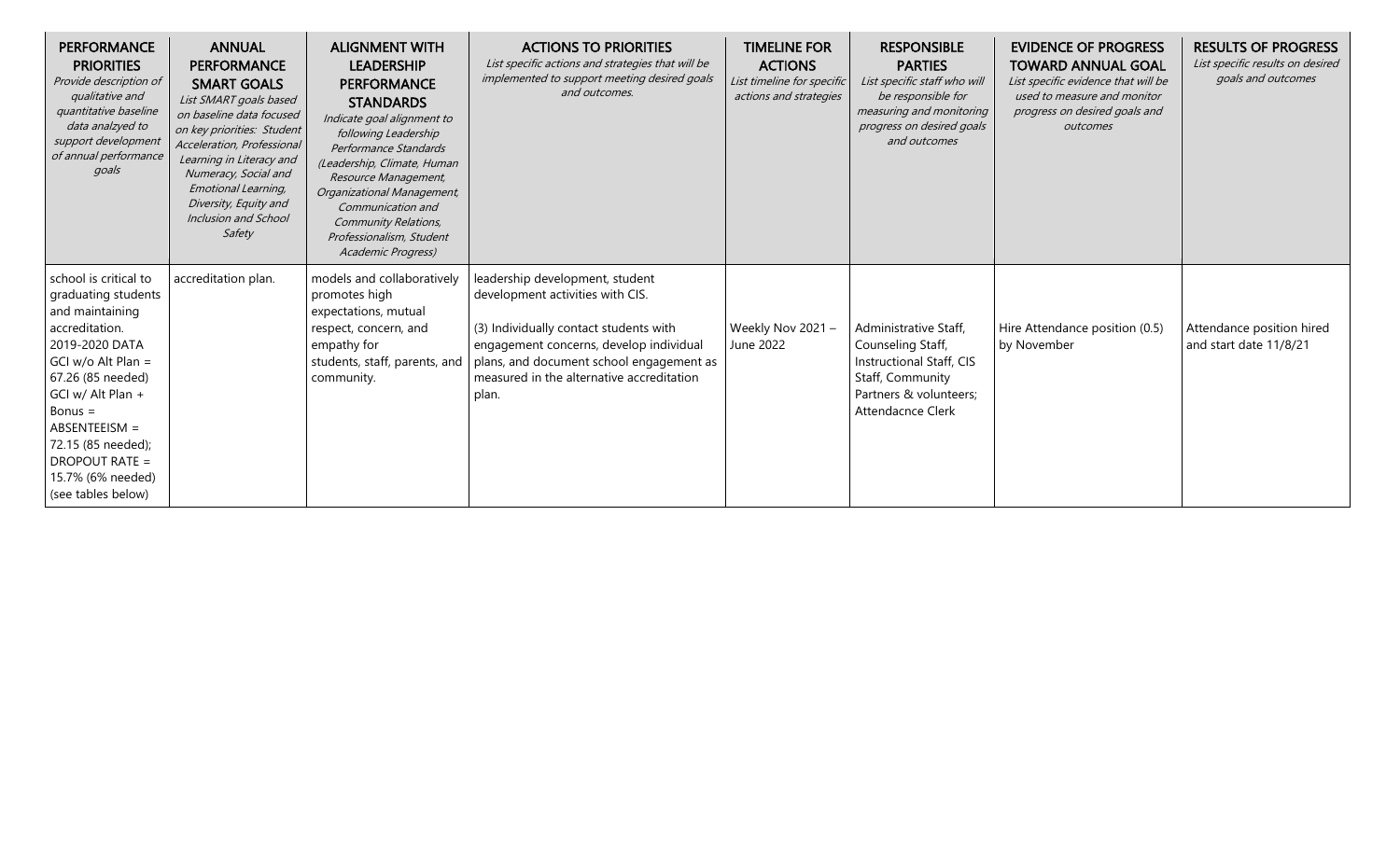#### ACHIEVEMENT DATA WITHOUT ALTERNATIVE FACTORS:

| Subject           | $08-09$ | $09-10$   | $10-11$   | $11 - 12$ | $12 - 13$ | $13 - 14$ | $14-15$ | $15-16$ | $16-17$ | $17 - 18$ | $18-19$ | $19-20$ | $20 - 21$ | $21 - 22$<br><b>TARGET</b> | $21 - 22$<br><b>TO DATE</b> |
|-------------------|---------|-----------|-----------|-----------|-----------|-----------|---------|---------|---------|-----------|---------|---------|-----------|----------------------------|-----------------------------|
| English: Reading  | 81.8%   | 66.7%     | 78.0%     | 83%       |           |           |         |         |         |           |         |         |           |                            |                             |
| English: Writing  | 80.0%   | 60.0%     | 77.3%     | 69.7%     | 84%       | 88%       | 94%     | 96%     | 94%     | 97%       | 92%     | 96.2%   | 96%       | 72%                        |                             |
| Algebra I         | $100\%$ | 84.0%     | 81.3%     | 57%       |           |           |         |         |         |           |         |         |           |                            |                             |
| Geometry          | 60.0%   | 55.2%     | 50.0%     | 15.4%     | 63%       | 56%       | 78%     | 74%     | 87%     | 90%       | 94%     | 85.7%   | 89%       | 72%                        |                             |
| Algebra II        | 70.6%   | 50.0%     | 62.5%     | 33.3%     |           |           |         |         |         |           |         |         |           |                            |                             |
| <b>US History</b> | 95.3%   | 74.5%     | 55.6%     | 69.6%     |           |           |         |         |         |           |         |         |           |                            |                             |
| World Geography   | NA      | <b>NA</b> | <b>NA</b> | <b>NA</b> | 70%       | 81%       | 80%     | 77%     | 55%     | 59%       | N/A     | N/A     | N/A       | N/A                        |                             |
| World History II  | 82.4%   | 78.3%     | 41.7%     | 75%       |           |           |         |         |         |           |         |         |           |                            |                             |
| Earth Science     | 87.0%   | 50.0%     | 63.0%     | 74%       | 63%       | 83%       | 87%     | 90%     | 70%     | 82%       | 82%     | 100%    | $100\%$   | 72%                        |                             |
| Biology           | 83.3%   | 52.0%     | 80.0%     | 80%       |           |           |         |         |         |           |         |         |           |                            |                             |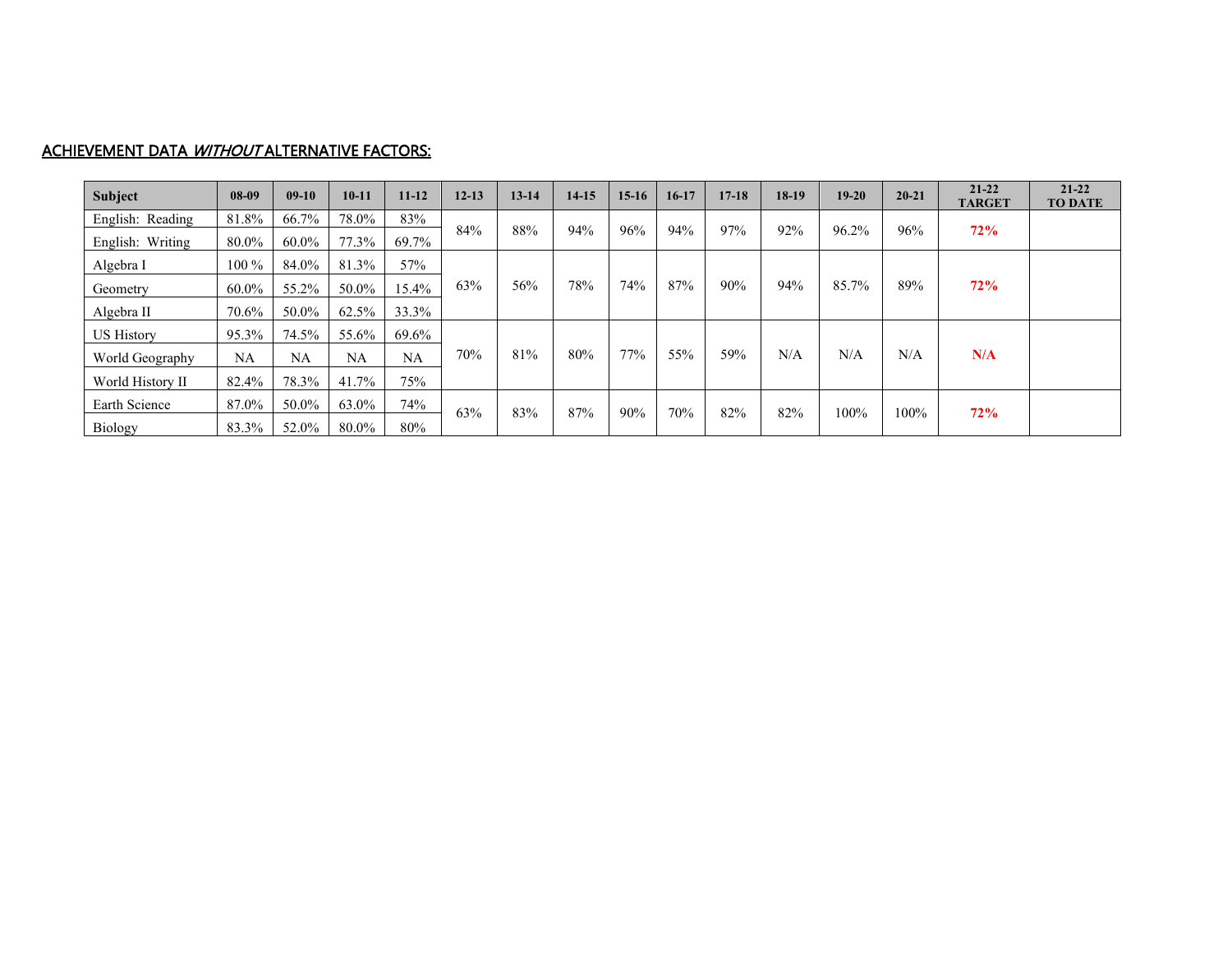### ALTERNATIVE ACCREDITATION ACHEIVEMENT MEASURES – ALL STUDENTS [USING ALTERNATIVE PLAN]

## Table 1

| Number of<br><b>Tests</b><br><b>Meeting</b><br><b>Criteria</b> | <b>SOL Scaled</b><br><b>Score</b>  | <b>Tiers</b>                | <b>Points Awarded for</b><br>Each<br><b>Tier</b> | <b>Points</b><br>Awarded |  |  |
|----------------------------------------------------------------|------------------------------------|-----------------------------|--------------------------------------------------|--------------------------|--|--|
|                                                                | 500-600                            |                             | 120                                              | 480                      |  |  |
| 65                                                             | 400-499                            | $\mathcal{D}_{\mathcal{L}}$ | 100                                              | 6500                     |  |  |
| 9                                                              | 375-399                            | 3                           | 100                                              | 900                      |  |  |
| 6                                                              | Below 374                          | 4                           |                                                  |                          |  |  |
|                                                                | (A)Total Number of Points Awarded  |                             |                                                  | 7880                     |  |  |
|                                                                | (B)Total Number of Student Scores  |                             |                                                  |                          |  |  |
| Alternate SOL Core Subject Index Score = $(A)/(B)$             | 93.8                               |                             |                                                  |                          |  |  |
| Met Alternative Accreditation Requirements: YES/NO             | <b>YES</b>                         |                             |                                                  |                          |  |  |
|                                                                | $Yes = Index Score of 72 or above$ |                             |                                                  |                          |  |  |

*2019/2020 SOL Core Subject Composite Index Points*

| <b>School Quality –</b><br>Achievement                                     | <b>LEVEL ONE</b>                                                                  | <b>LEVEL TWO</b>                                                                         | <b>LEVEL THREE</b>                                                          |
|----------------------------------------------------------------------------|-----------------------------------------------------------------------------------|------------------------------------------------------------------------------------------|-----------------------------------------------------------------------------|
| <b>Combined SOL Core</b><br><b>Subject Composite</b><br>Index by Gap Group | 72 points or greater;<br>OR 10% decrease in<br>failure if previously<br>Level Two | $66 - 71$ points; OR<br>10% decrease in<br>failure if previously<br>rate was $50 - 65\%$ | 65 or lower points;<br>OR Level Two for<br>more than 4<br>consecutive years |

## **ACHEIVEMENT MEASURES – GAP GROUPS:**

Using the above method for the SOL Combined Core Subject Composite Index Points for **reading, writing, and mathematics** ONLY for any identified gap group of large enough size, the combined achievement scores will rate as follows:

| <b>GROUP</b>                            | <b>NUMBER</b> | <b>COMMENT</b>        |
|-----------------------------------------|---------------|-----------------------|
| Asian                                   | n             | Too Small $(<10)$     |
| <b>Black</b>                            |               | Too Small $(<10)$     |
| Hispanic                                | 36            |                       |
| Other                                   |               | Too Small $(\leq 10)$ |
| White                                   |               | Too Small $(\leq 10)$ |
| English Learners (EL)                   |               |                       |
| <b>Students With Disabilities (SWD)</b> |               | Too Small $(\leq 10)$ |

|             | Number of<br><b>Tests</b><br><b>Meeting</b><br>Criteria | <b>SOL</b><br><b>Scaled</b><br><b>Score</b> | <b>Tiers</b>   | <b>Points Awarded</b><br>for Each<br><b>Tier</b> | <b>Points</b><br><b>Awarded</b> |
|-------------|---------------------------------------------------------|---------------------------------------------|----------------|--------------------------------------------------|---------------------------------|
|             |                                                         | 500-600                                     |                | 120                                              | 360                             |
|             | 22                                                      | 400-499                                     | $\overline{2}$ | 100                                              | 2200                            |
| <b>HISP</b> |                                                         | 375-399                                     | 3              | 100                                              | 500                             |
|             |                                                         | Below 374                                   |                |                                                  |                                 |
|             | (A)Total Number of Points Awarded                       | 3060                                        |                |                                                  |                                 |
|             | (B)Total Number of Student Scores                       | 36                                          |                |                                                  |                                 |
|             | Alternate SOL Core Subject Index Score = $(A)/(B)$      |                                             |                |                                                  | 85                              |